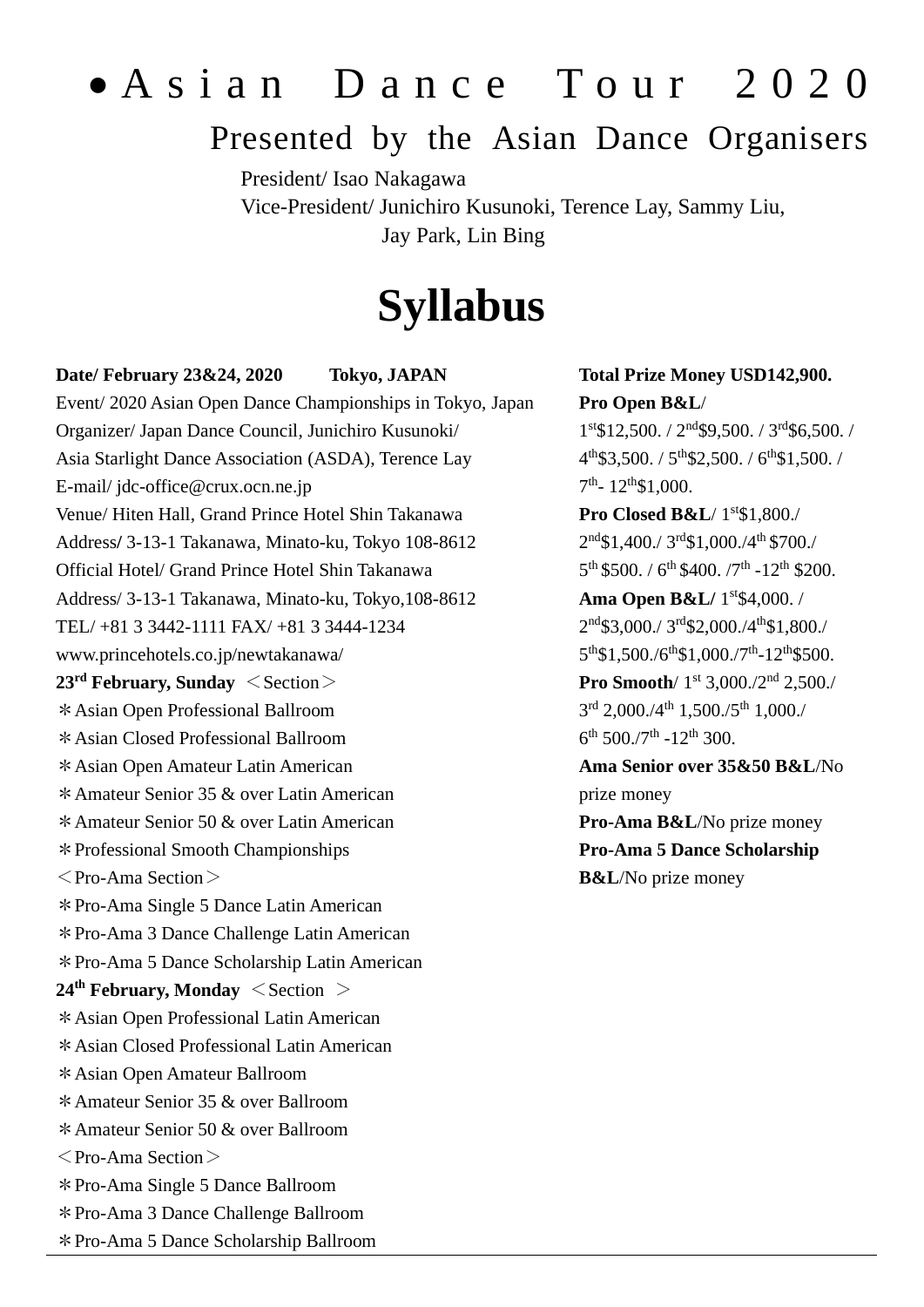### **Date/ February 28, 2020 Taipei, TAIWAN**

Event/ 2020 Asian Dance Tour Taipei Open Organizer/ Taiwan International Sport Dance Development Association/Sammy Liu & Jane Liu E-mail/dance@tisdda.org/ lovedancefans@gmail.com Tel / +886 28773-2658 Fax/+886 28773-1169. Mobile/ +886 938-186-788 (Jane Liu) Venue/ Taipei Arena Official Hotel/ Regent Taipei Hotel / No.3, Lane 39, Section 2, Chungshan North Road, Taipei / TEL/ +886-2-271234566 http://www.regenttaipei.com/

#### **Total Prize Money USD106,000.**

**Pro Open B&L**/ 1  $1<sup>st</sup>$10,000$ ./  $2<sup>nd</sup>$7,800./3<sup>rd</sup> $6,300./ 4<sup>th</sup> $4,800./$  $5<sup>th</sup>$3,800./ 6<sup>th</sup>$2,800./ 7<sup>th</sup> -12<sup>th</sup>$1000.$ 

Asian Pro Closed B&L/1<sup>st</sup> \$1,000.  $/2<sup>nd</sup>$650./3<sup>rd</sup>$450./4<sup>th</sup> - 6<sup>th</sup> $250.$ 

**Pro Open American Smooth**/ 1 st \$2,000./2nd \$1,500./3rd \$1,000./  $4^{\text{th}}$  -6<sup>th</sup> \$500.

**Ama Open B&L**/1<sup>st</sup> \$2,000./ 2<sup>nd</sup>\$1,500./ 3<sup>rd</sup> \$1,000./ 4<sup>th</sup> \$500./ 5<sup>th</sup> \$350./6<sup>th</sup> \$300.

The following events No Prize Money **Pro-Ama-Single Dance Challenges Pro Open Rising Star B&L Asian Ama Closed B&L Ama Open American Smooth Open Senior Over 35 B&L Same Sex Male B&L Same Sex Female B&L**

#### **Date/March 1, 2020 Seoul, KOREA**

Event/ 2020 Korea Open International Dance Championships Organizer/ Korea professional Dance Council / President/Mr. Jay Park E-mail/ asiantourkorea@naver.com Official Korea Open Website / http://korea-open.kr/ Tel: +82-10-9625-0230/ Fax: +82-2-586-8522 Venue/ Paradise City InCheon Address/ 186, Yeongjonghaeannam-ro 321-gil, Jung-gu, Incheon, Korea Tel/ +82-1833-8855 Official Hotel/ Paradise City InCheon Website/ https://www.p-city.com

#### **Total Prize Money USD102,900**

**Pro Open B&L**/1<sup>st</sup> \$10,000./2<sup>nd</sup> \$8,000./3rd \$6,000./  $4<sup>th</sup>$  \$5,000./5<sup>th</sup> \$4,000./6<sup>th</sup> \$3,000./  $7<sup>th</sup> - 9<sup>th</sup>$  \$1,500./10<sup>th</sup>-12<sup>th</sup> \$1,000. **Pro Closed B&L/1st \$1,200./** 

 $2<sup>nd</sup>$  \$900./3<sup>rd</sup> \$600./  $4<sup>th</sup>$  \$500./5<sup>th</sup> \$400./6<sup>th</sup> \$400.

**Pro Open American Smooth**/ 1 st \$1000./2nd \$600./3rd \$400./  $4^{\text{th}}$  -6<sup>th</sup> \$300.

**Ama Open B&L**/1<sup>st</sup> \$700./2<sup>nd</sup> \$550./ 3<sup>rd</sup> \$450./4<sup>th</sup> \$350./5<sup>th</sup> \$250./6<sup>th</sup> \$200.

**Ama Closed B&L**/ No Prize Money **Ama Under 21 B&L**/No Prize Money

**Pro-Am-Single Dance Challenges** /No Prize Money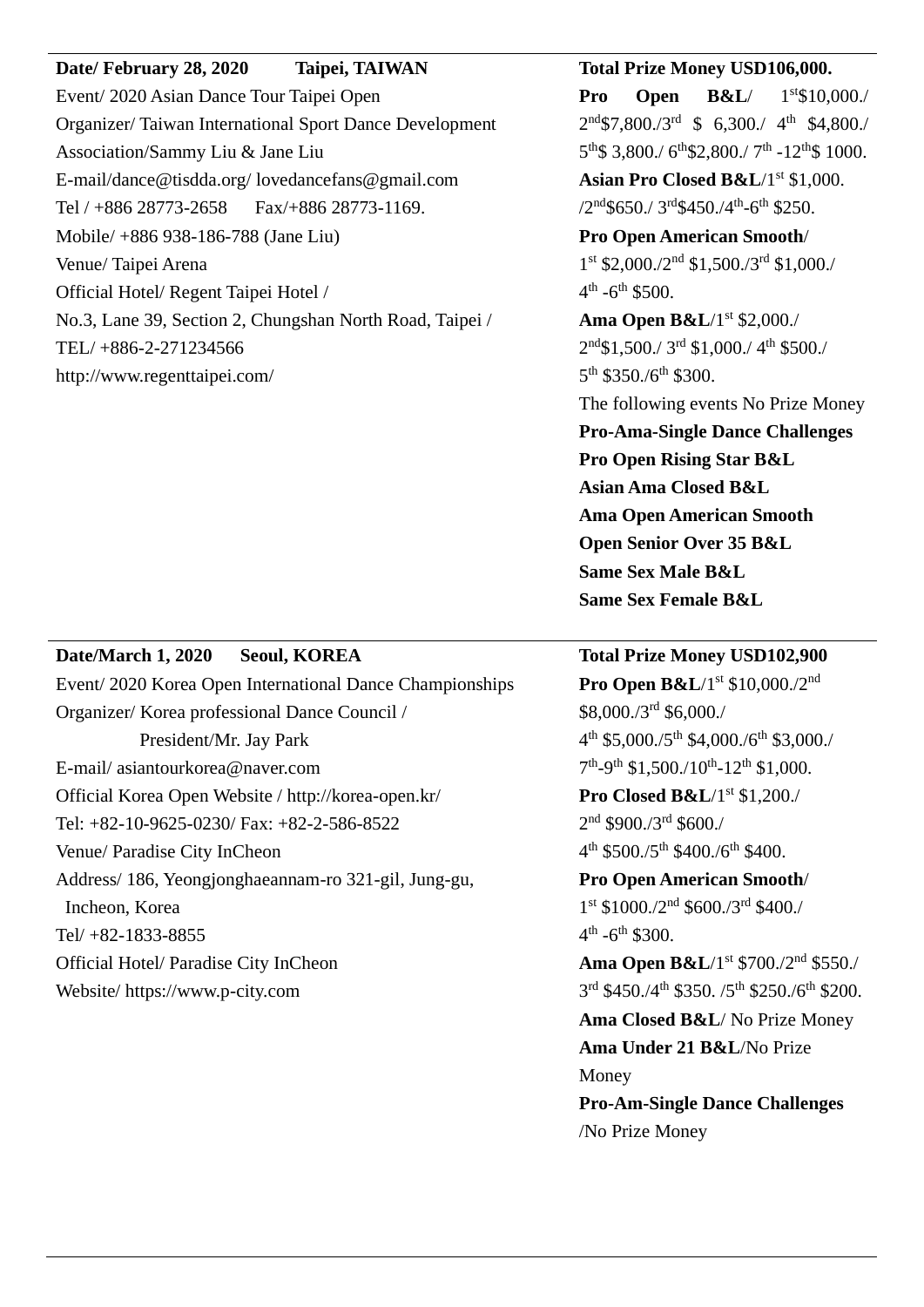# **Date/March 6, 2020 Shanghai, CHINA** Event/2020 Asian Open Dance Tour- China Open Organizer/ Cimen Foundation, Cimen Lin Bing Dance School Organizing Chairman/Lin Bing E-mail/ dance@xym-group.com Tel./+86-2161921585 Venue/Conference Suite, Hotel Chateau Star River Official Hotel/ Hotel Chateau Star River Venue & Hotel Address/3799 Du Hui Road, Min Hang, Shanghai, China Hotel Tel./+86-21 34129999 Nearest Airport/ Shanghai Hong Qiao Airport or Shanghai Pu Dong International Airport

# **Total Prize Money USD124,400.**

**Pro Open B&L/1st USD10,000./** 2 nd USD8,000./3rd USD6,000./ 4<sup>th</sup> USD4,500./5<sup>th</sup> USD3,500./  $6<sup>th</sup>$  USD2,500./7<sup>th</sup> -12<sup>th</sup> USD1,000. **Pro Closed B&L/1st USD1,600./** 

 $2<sup>nd</sup>$  USD1,200./3<sup>rd</sup> USD900./4<sup>th</sup> USD700./5<sup>th</sup> USD500./6<sup>th</sup> USD400./ 7<sup>th</sup> -12<sup>th</sup> USD200.

**Ama Open B&L**/1<sup>st</sup> USD3,000./ 2 nd USD2,500./3rd USD1,800./ 4<sup>th</sup> USD1,300./5<sup>th</sup> USD1,000./  $6<sup>th</sup>$  USD800./7<sup>th</sup> -12<sup>th</sup> USD300. Ama Closed B&L/1<sup>st</sup> USD500./ 2<sup>nd</sup> USD400./3<sup>rd</sup> USD300./4<sup>th</sup> USD 250./5th USD200./6th USD150.

# **Date/March 8, 2020 Bali, Indonesia**

Event/2020Asian Tour DanceSport Championship in Bali, Indonesia Organizer/Indonesian Council of Ballroom Dancing, Soenarko Josodihardjo E-mail/ADTBali.dance@gmail.com Official Website/www.ADTBali.com Venue/ Candi Ballroom, The Apurva Kempinski Hotel Address/ Jl. Raya Nusa Dua Selatan, Benoa, Kec. Kuta Sel., Kabupaten Badung, Bali. Official Hotel/ The Apurva Kempinski Hotel Hotel Website/ www.kempinski.com/en/bali/the-apurva-kempinski-bali/ Hotel Instagram/ www.instagram.com/kempinskibali/ Hotel Facebook/ www.facebook.com/kempinskibali/

**Total Prize Money USD102,800. Pro Open B&L/** 1st USD11,000./ 2 nd USD8,000./ 3rd USD5,000./ 4<sup>th</sup> USD3,000./5<sup>th</sup> USD2,000./  $6<sup>th</sup>$  USD1,000./7<sup>th</sup> -12<sup>th</sup> USD700. Pro Closed B&L/ 1st USD1,500./ 2 nd USD1,200./3rd USD800./ 4 th USD500./5th USD400./  $6^{th}$  USD300./7<sup>th</sup> -12<sup>th</sup> USD200. Ama Open B&L/1<sup>st</sup> USD3,000./ 2<sup>nd</sup> USD2,000./3<sup>rd</sup> USD1,500./ 4<sup>th</sup> USD1,200./5<sup>th</sup> USD1,000./  $6<sup>th</sup>$  USD800./ Ama Closed B&L/ 1<sup>st</sup> USD500./ 2<sup>nd</sup> USD400./3<sup>rd</sup> USD300./  $4^{\text{th}}$  USD200./5<sup>th</sup> USD200./ 6 th USD200.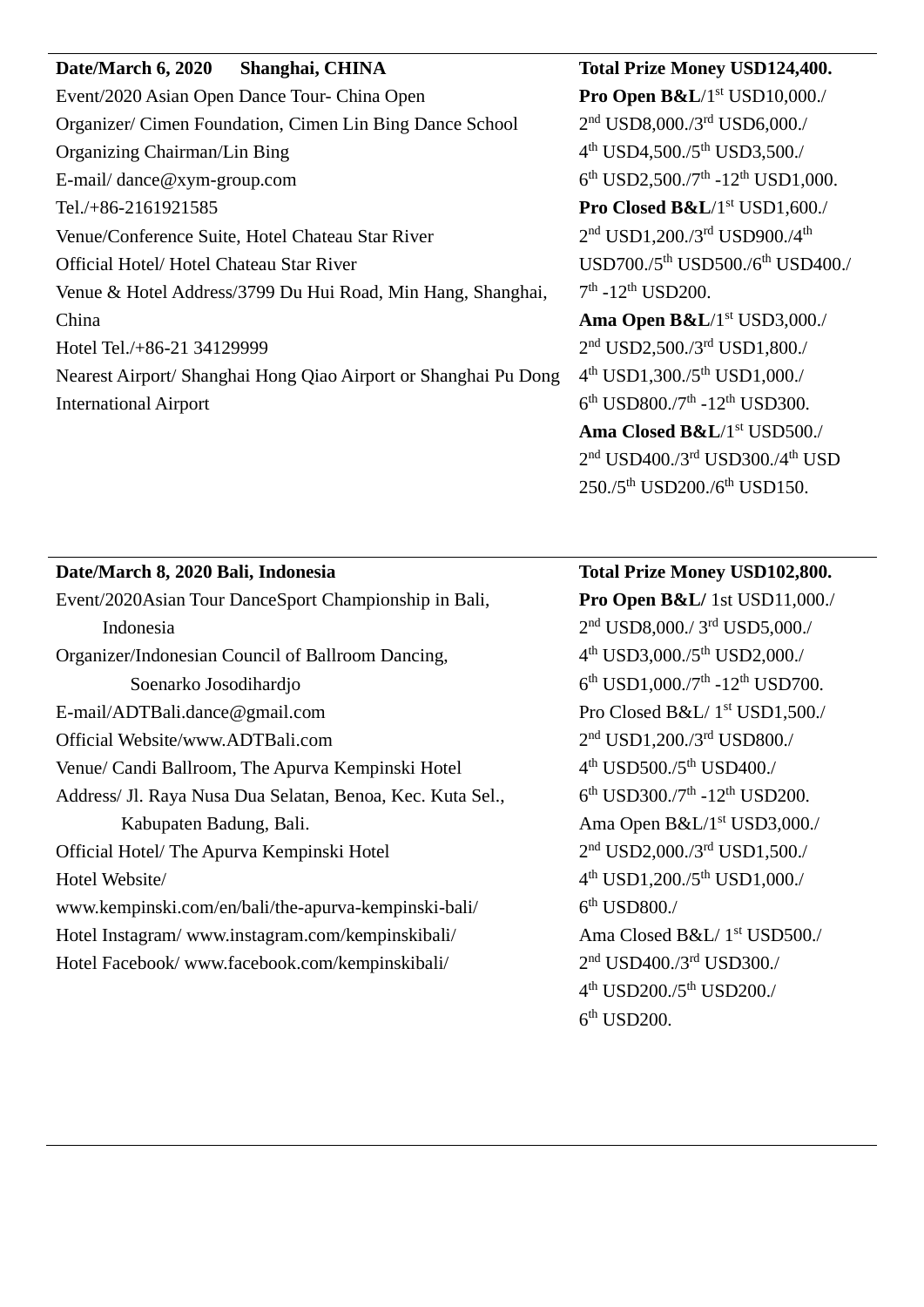A double entry between Ballroom and Latin section is not allowed in all Events. (Except Asian Open Tokyo, Taipei Open)

- I. Professional Asian Closed is restricted to dancing only for Asian competitors. (Asian nationality is required of either one of partners.)
- II. Application Deadline will be  $9<sup>th</sup>$  of January 2020 and no late entries will be accepted. **If you need the visa, deadline will be 16 th December 2019.**

**(Caution! Tokyo event, all professionals need to get the entertainment visa)**

**(Caution! Korean event, professionals who is in a position to receive the prize money need to get the entertainment visa.)**

**(Caution! Indonesian event, All Professionals need to get the Working Visa).**

**Please send the Passport Copy by 16th December 2019.**

**III.All entries will be acknowledged by Web entry. http://www.asiandanceorganisers.org/**

# **IV.TOKYO**

**The Entry fee must be paid by credit card with the entry only for Asian Open Tokyo**. (This entry fee will not be repaid on your cancellation with any reason.) **INDONESIA**

**The Entry fee must be paid by credit card with the entry for 2020 Asian Tour DanceSport Championships-Bali, Indonesia through our Website; www.ADTBali.com**

**Another country's entry fee will be paid in each country at the competitions.**

# ※ **Asian Open Professional Dance Championships**

Exemption from the First Round will be granted to those couples who danced in the quarter Final of the 2019 Asian Open Professional Dance Championships in Tokyo.

# ※**Asian Closed Professional Dance Championships**

- I. Exemption from the First and the Second Round will be granted to those couples who danced in the Final of the 2019 Asian Closed Professional Dance Championships in Tokyo.
- II. Exemption from the First Round will be granted to those couples who danced in the Semi Final of the 2019 Asian Closed Professional Dance Championships in Tokyo.

Exemption (Japan)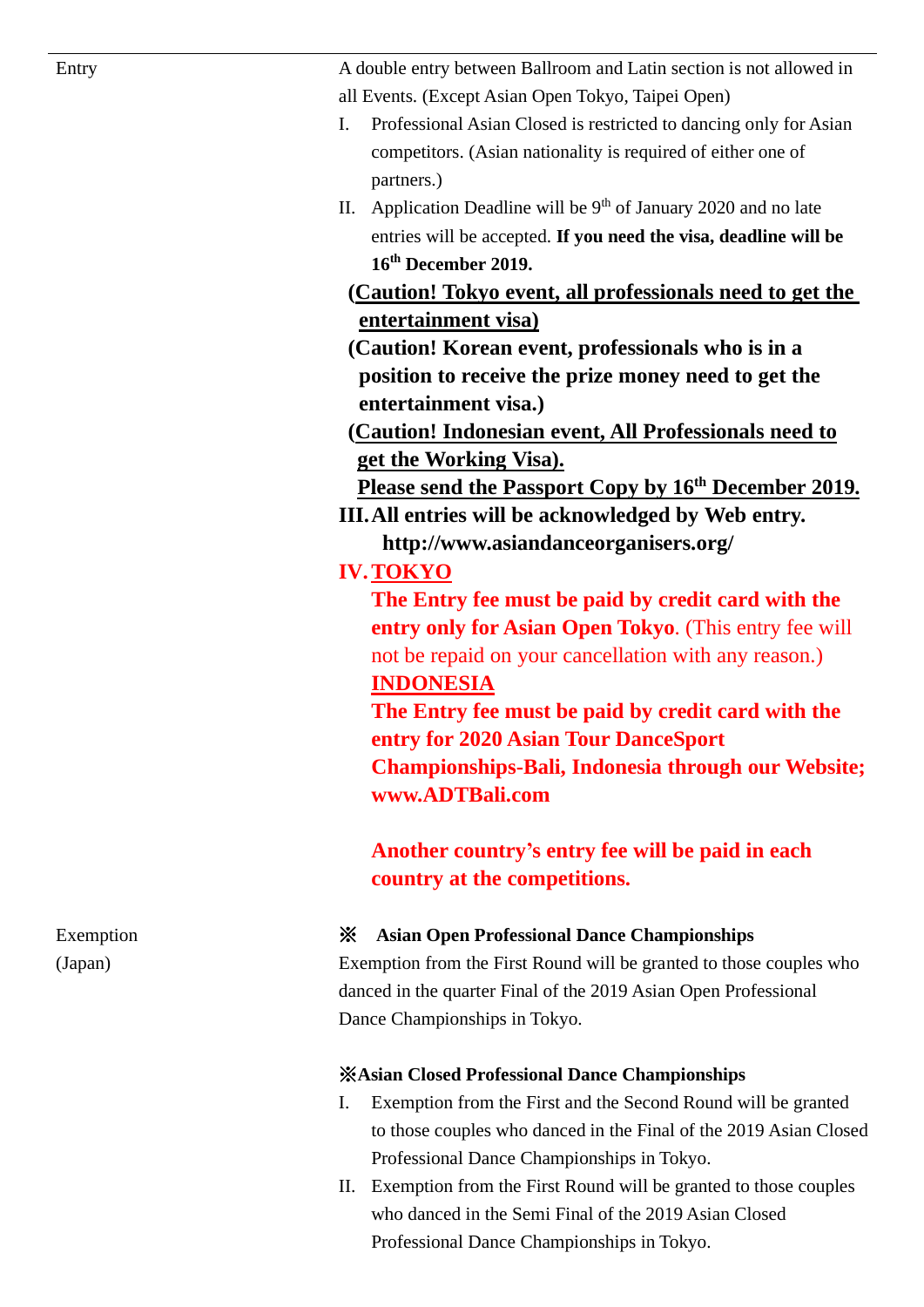|                             | III. Exemption from the First Round will be granted to those couples<br>who made the top 12 in 2019 ADO Ranking.                                                                                                                                                                                                                                                                                                                                                                                                                                                                                                                                                                                                      |
|-----------------------------|-----------------------------------------------------------------------------------------------------------------------------------------------------------------------------------------------------------------------------------------------------------------------------------------------------------------------------------------------------------------------------------------------------------------------------------------------------------------------------------------------------------------------------------------------------------------------------------------------------------------------------------------------------------------------------------------------------------------------|
|                             | $\star$ The exemptions only apply to the same partnership as existed in<br>the aforesaid event, and not to the competitors individually.                                                                                                                                                                                                                                                                                                                                                                                                                                                                                                                                                                              |
|                             | <b>EXALGORY ASSESS</b> Asian Open Amateur Open Dance Championships<br>Exemption from the First Round will be granted to those couples who<br>danced in the Final of the 2019 Asian Open Amateur Open Dance<br>Championships in Tokyo.<br>$\star$ The exemptions only apply to the same partnership as existed in<br>the aforesaid event, and not to the competitors individually.                                                                                                                                                                                                                                                                                                                                     |
| Exemption (Taiwan)          | * Exemption from the First Round will be granted to those who<br>danced in the Final of Open Professional Ballroom/Latin in<br>2019 Asian Dance Tour Taipei Open on February 28th, 2019 in<br>Taiwan.                                                                                                                                                                                                                                                                                                                                                                                                                                                                                                                 |
|                             | * Exemption from the first Round will be granted to those couples<br>who made the top 12 in 2019 ADO Ranking.                                                                                                                                                                                                                                                                                                                                                                                                                                                                                                                                                                                                         |
|                             | X The exemptions only apply to the same partnership as existed in<br>the aforesaid event and not to the competitors individually.                                                                                                                                                                                                                                                                                                                                                                                                                                                                                                                                                                                     |
| Exemption (Korea)           | <b>XX</b> Korea Open International Dance Championships<br>Exemption from the First Round will be granted to those couples who<br>danced in the Semi Final of the Professional Open section in 2019<br>Korea Open.<br>*Asian Closed Professional Dance Championships<br>Exemption from the First Round will be granted to those couples<br>Ι.<br>who danced in the Semi Finalist the 2019 Asian Closed<br>Professional Dance Championships in Korea.<br>Exemption from the First Round will be granted to those couples<br>П.<br>who made the top 12 in 2019 ADO Ranking.<br>$\star$ The exemptions only apply to the same partnership as existed in<br>the aforesaid events, and not to the competitors individually. |
| Exemption (Shanghai, China) | XTBA                                                                                                                                                                                                                                                                                                                                                                                                                                                                                                                                                                                                                                                                                                                  |

Exemption (Bali) ※TBA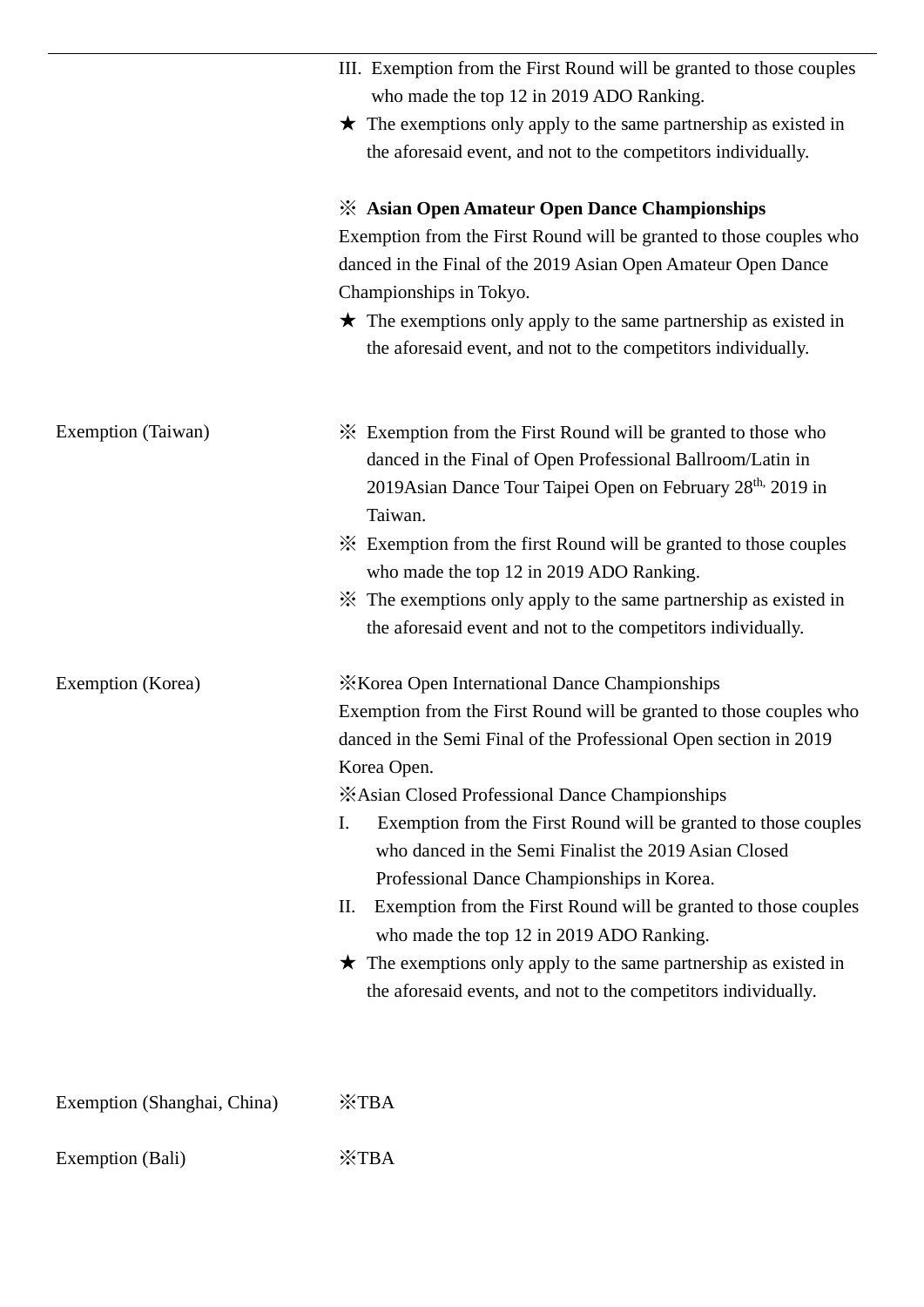| Prize Money               | All competitors will be required to pay 20.42% income tax out of the   |
|---------------------------|------------------------------------------------------------------------|
| (Tokyo)                   | prize money in Tokyo competition.                                      |
|                           | Prize Money will be paid in US dollars (\$).                           |
|                           | The prize money for the two couples who become tie in a final will be  |
|                           | the sum of the prize money for the tie ranking placement and the prize |
|                           | money for its next lower ranking placement divided by two.             |
| Prize Money               | All competitors will be required to pay 20% income tax out of the      |
| (Shanghai, Taipei, Korea) | prize money stated above.                                              |
|                           | Prize Money will be paid in US dollars (\$).                           |
| Prize Money (Bali)        | All prize money will be deducted 20% income tax from the prize         |
|                           | money stated above.                                                    |
|                           |                                                                        |

Accommodation (Shanghai, China) TBA

|                       | January 2020.                                                                                         |
|-----------------------|-------------------------------------------------------------------------------------------------------|
|                       | In condition the hotel application must be returned to us until $25th$                                |
|                       | confirmation notice that is sent from us after your entry is accepted.                                |
|                       | accommodation application form which is enclosed with the                                             |
|                       | However, all are on condition that you are asked to fill in the hotel                                 |
|                       | Championship in Tokyo, Japan.                                                                         |
|                       | -Top 6 Amateur Couples in 2019 Asian Open Amateur Open Dance                                          |
|                       | -Top 12 in 2019 ADO Professional Ranking.                                                             |
|                       | Championships in Tokyo, Japan,                                                                        |
|                       | -Top 24 in 2019 World Super Series Asian Open Professional Dance                                      |
|                       | Complimentary Accommodation are provided to couples of:                                               |
|                       | Packages, please refer to Pro-Ama Event Entry Fees Section.                                           |
|                       | dancing in the Pro-Ama Categories. For Pro-Ama Accommodation                                          |
|                       | Professional. These do not apply to Professional competitors also                                     |
|                       | below) entering Open Professional, Open Amateur and Closed                                            |
|                       | These only apply to top ranking couples (please refer to top ranking                                  |
|                       | official hotel for three nights on 22 <sup>nd</sup> , 23 <sup>rd</sup> and 24 <sup>th</sup> February. |
| Accommodation (Tokyo) | The organizer will provide one complimentary twin room at the                                         |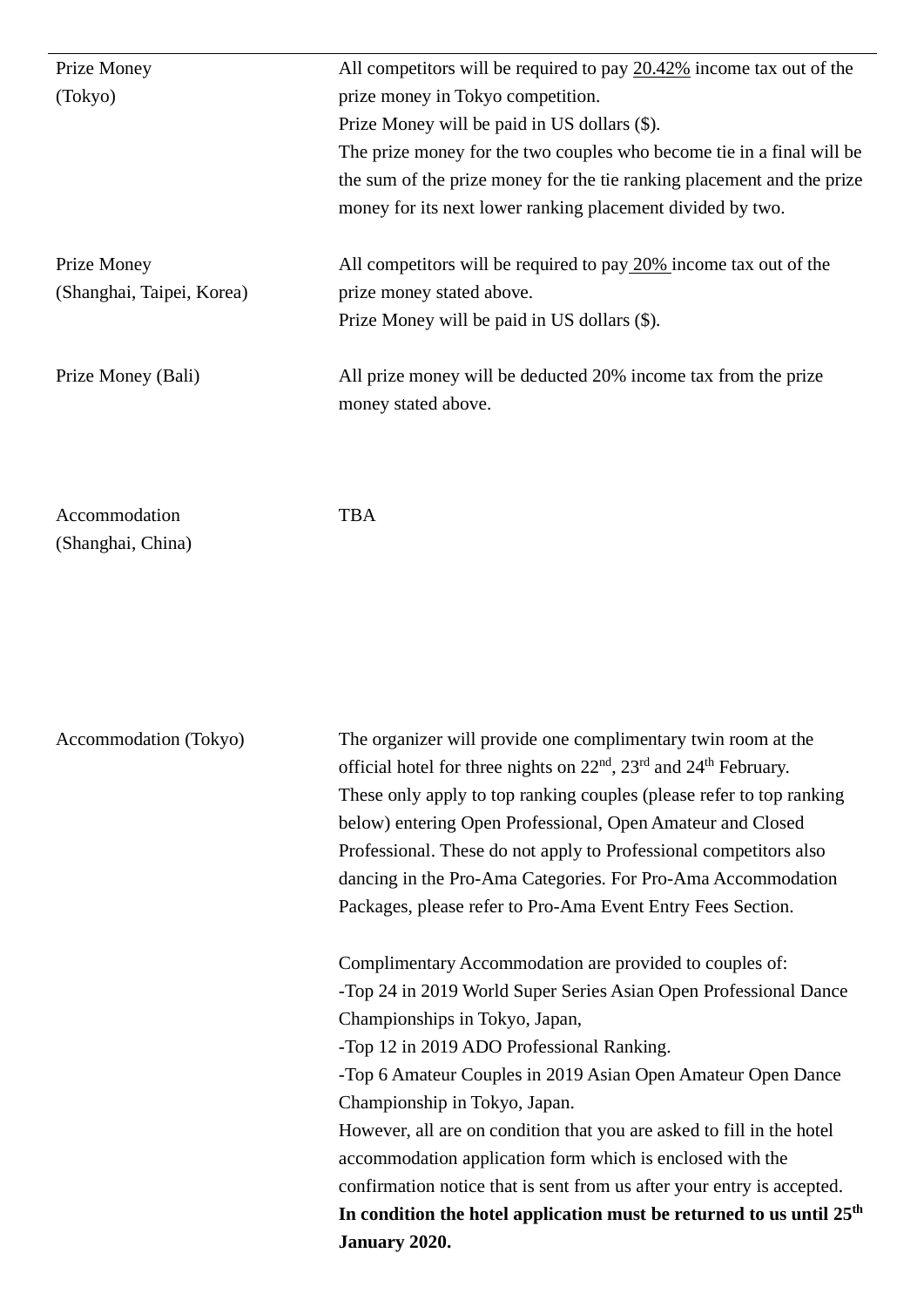|                        | <for competitors="" pro-am=""></for>                                                                                                                                                                         |
|------------------------|--------------------------------------------------------------------------------------------------------------------------------------------------------------------------------------------------------------|
|                        | If Pro -Am competitors want to stay in official hotel, the organizer will<br>book the type of accommodation package from the following;<br>1, Two nights accommodation package (with breakfast) include 1day |
|                        | ticket and a special lunch box. (the fee is USD1,200. for one<br>person, it is not included the entry fee.)                                                                                                  |
|                        | 2, Three nights accommodation package (with breakfast) include 2<br>days ticket and a special lunch box. (the fee is USD2,000. for one<br>person, it is not included the entry fee.)                         |
| Accommodation (Korea)  | The organizer will provide a twin –room at the official hotel on the<br>day before and on the day of competition, for couples who made the                                                                   |
|                        | last 24 in 2019 WDC Rank and also for the couples who rank within<br>finalist in 2019 Korea Open Asian Closed Latin & Ballroom and for                                                                       |
|                        | the couples who rank in top 12 ADO ranking 2019.<br>For the Amateur couples who rank within finalist in 2019 Korea Open<br>Amateur Latin & Ballroom.                                                         |
|                        | The accommodation but must be enrolled and informed us your Flight<br>details before February $1st$ , 2020. Otherwise we will cancel your                                                                    |
|                        | rooms. We will hold the player accountable for all financial damage<br>caused by the sudden notice of cancellation.                                                                                          |
| Accommodation (Taiwan) | The accommodation but must be enrolled and informed us your Flight<br>details before 1 <sup>st</sup> , 2020. Otherwise, we will cancel your rooms.                                                           |
|                        | A) Provide a twin-room at the official hotel, on $27th$ February & $28th$                                                                                                                                    |
|                        | February is as following overseas couples:<br>1, For couples who made the Top 24 in 2019 WDC World Ranking.<br>(Pro Latin and Pro Ballroom)                                                                  |
|                        | 2, Semi-final couples for Open Pro Latin & Ballroom in 2019 Asian<br>Dance Tour Taipei Open.                                                                                                                 |
|                        | 3, Final couples for Open Amateur Latin and Ballroom in 2019<br>Asian Dance Tour Taipei Open.                                                                                                                |
|                        | 4, Semi-final couples for Open Amateur Latin & Ballroom in 2019<br>Blackpool or 2019 International.                                                                                                          |
|                        | 5, Couples the Top 12 in 2019 ADO Ranking.                                                                                                                                                                   |
|                        | 5, Couples who entry Pro-Ama Single Dance Challenges event.                                                                                                                                                  |
|                        | $\star$ The couples must be enrolled your accommodation and                                                                                                                                                  |
|                        | informed us your Flight detail <i>before February 1st 2020</i> .                                                                                                                                             |
|                        | Otherwise, we will cancel your rooms.                                                                                                                                                                        |
|                        | If you would like to cancel the hotel reservation please also<br>inform us <i>before 8<sup>th</sup> Feb. 2020</i> , or you should pay all                                                                    |
|                        |                                                                                                                                                                                                              |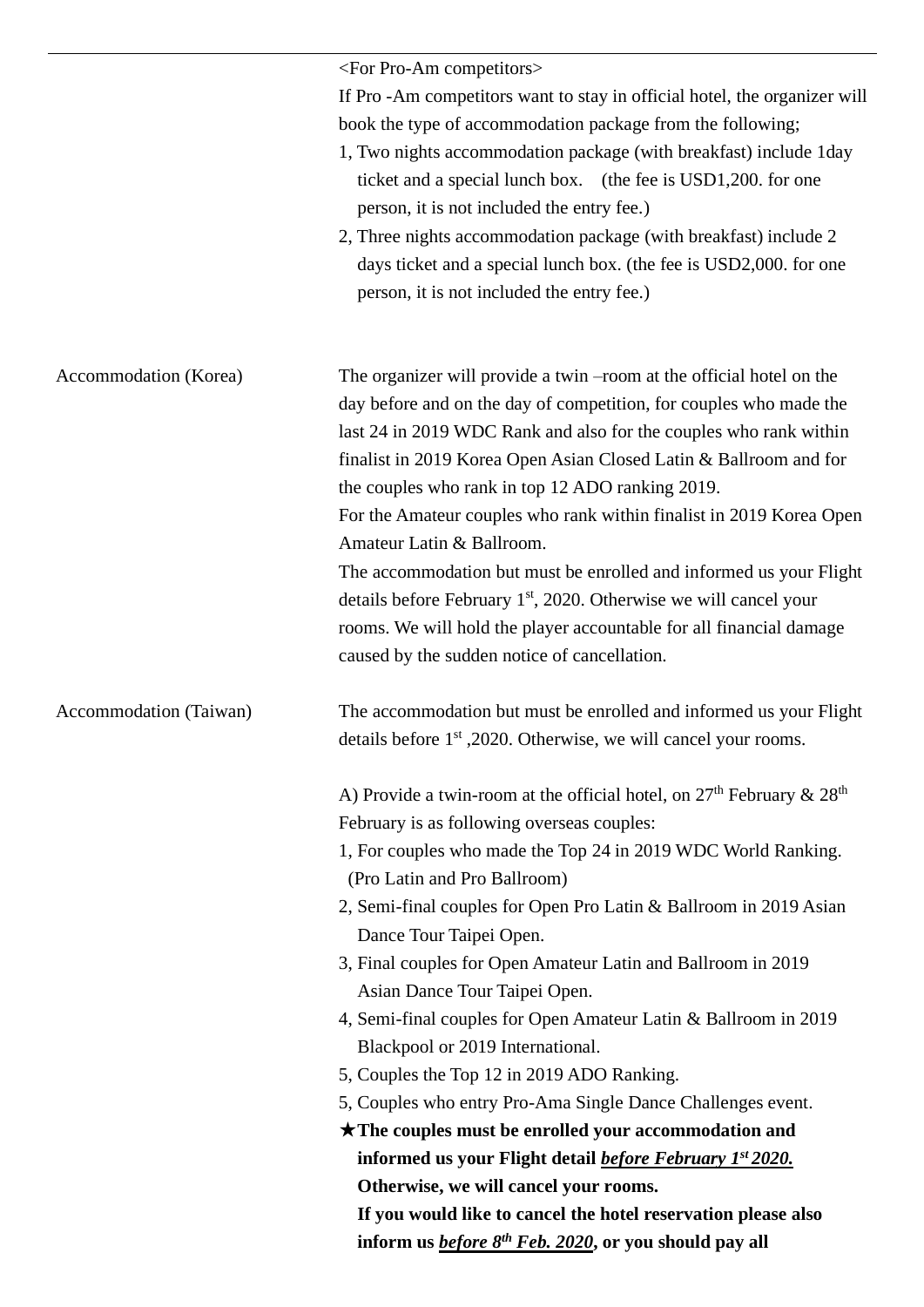# **accommodation fees.**

| Accommodation (Bali)   | The organizer will provide a room at the official hotel 3 nights on $7th$ ,<br>8 <sup>th</sup> , 9 <sup>th</sup> March 2020 (Saturday, Sunday and Monday) for couples who<br>Made the Top 12 Ballroom and Latin in 2019 World Super Series<br>Asian Open Professional Dance Championships in Tokyo, Japan, and<br>also for the couples who rank the Top 6 Ballroom and Latin in 2019<br>ADO Ranking.<br>The Couples must be enrolled and apply the Accommodation<br><b>Request (with copy of Passport) and inform us your Flight Details</b><br>before 16 <sup>th</sup> December 2019. |
|------------------------|----------------------------------------------------------------------------------------------------------------------------------------------------------------------------------------------------------------------------------------------------------------------------------------------------------------------------------------------------------------------------------------------------------------------------------------------------------------------------------------------------------------------------------------------------------------------------------------|
| <b>Event Entry Fee</b> | Korea / Pro Open / Pro Closed / Ama Open/Ama Closed/<br>Under 21 Open B&L/Pro Smooth/ USD120.<br>Pro-Am USD1000. (One twin room with 2 nights free<br>Accommodation, each dance will be Adjudicated separately.)                                                                                                                                                                                                                                                                                                                                                                       |
|                        | Japan, Tokyo<br>* The entry fee of Tokyo will be paid by credit card with the<br>entry. This entry fee will not be repaid on your cancellation<br>with any reason.<br>WDC Registered / Pro Open USD120./Pro Closed USD100./<br>WDC Non-Registered / Pro Open USD140./ Pro Closed USD120./                                                                                                                                                                                                                                                                                              |
|                        | Pro Smooth USD120.<br>Ama Open USD100. / Senior 35&over, Senior 50 & over USD 80.                                                                                                                                                                                                                                                                                                                                                                                                                                                                                                      |
|                        | Pro-Ama Single 5 Dance USD500.<br>Pro-Ama 3 Dance Challenge USD300.<br>Pro-Ama 5 Dance Scholarships USD 500.                                                                                                                                                                                                                                                                                                                                                                                                                                                                           |
|                        | $\leq$ Accommodation for Pro-Am competitor $\geq$<br>If Pro-Am competitor want to stay in official hotel, the organizer will<br>book the type of accommodation package from the following;<br>1, Two nights accommodation package (include breakfast, 1day<br>ticket and a special lunch box for one person) -USD1,200.<br>It is not included the entry fee.<br>2, Three nights accommodation (include breakfast, 2 days ticket and<br>a special lunch box for one person) -USD2,000.<br>It is not included the entry fee.                                                             |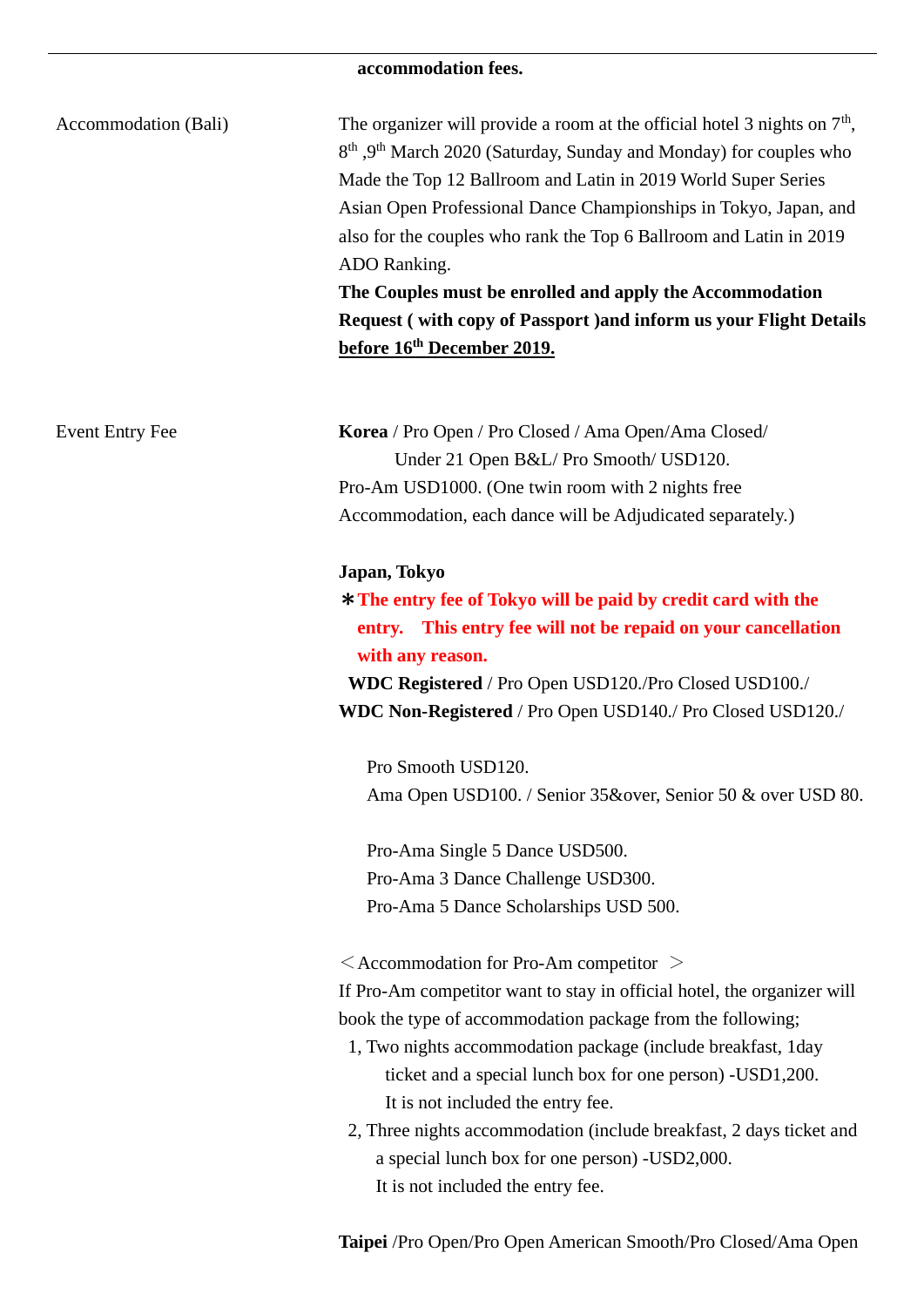|                              | /Pro Rising Star/Ama Closed/Ama Open American Smooth/                                                                                 |
|------------------------------|---------------------------------------------------------------------------------------------------------------------------------------|
|                              | Open Senior Over 35/ Same Sex Men B&L/                                                                                                |
|                              | Same Sex Woman B&L/                                                                                                                   |
|                              | One event USD110./ One extra event USD50.                                                                                             |
|                              | Pro./ Ama. USD1200. (One twin room with 2 nights free                                                                                 |
|                              | accommodation, and 2 VIP tickets, each dance will be                                                                                  |
|                              | Adjudicated separately.)                                                                                                              |
|                              | Shanghai, China/TBA                                                                                                                   |
|                              | Bali, Indonesia/ Pro Open/Pro Close USD125.                                                                                           |
|                              | Ama Open/Ama Close/Senior Over50 USD100.                                                                                              |
|                              | Pro-Am USD2,000. (inclusive of One Room for 3 nights FREE                                                                             |
|                              | Accommodation with Breakfast for 2 at the Apurva Kempinski                                                                            |
|                              | Bali,                                                                                                                                 |
|                              | And 2 VIP tickets, <b>Farewell Party by the Beach for 2</b> , and each                                                                |
|                              | dance will be Adjudicated separately.)                                                                                                |
|                              | The entry fee of Bali, INDONESIA must be paid through our                                                                             |
|                              | <b>WEBSITE: www.ADTBali.com</b>                                                                                                       |
| <b>Traveling Expenses</b>    | Traveling expenses will be borne by the competitors.                                                                                  |
| <b>Confirmation of Entry</b> | All entries will be acknowledged by WEB entry.                                                                                        |
|                              | http://www.asiandanceorganisers.org/                                                                                                  |
|                              | If competitors do not receive a Confirmation of Entry within two                                                                      |
|                              | weeks; it is their responsibility to contact the organizer to verify that                                                             |
|                              | they are entered in the relevant competitions.                                                                                        |
|                              | (Bali, Indonesia)                                                                                                                     |
|                              | Competitors will need to register in our <b>WEBSITE:</b>                                                                              |
|                              | www.ADTBali.com in order to get a Confirmation of Entry with                                                                          |
|                              | <b>Authentic QR Code for Competition.</b>                                                                                             |
|                              |                                                                                                                                       |
| Publicity                    | The copyright for all television coverage, production of videos and<br>photographs is vested solely with the Championships organizer, |
|                              | regardless of their purpose or use.                                                                                                   |